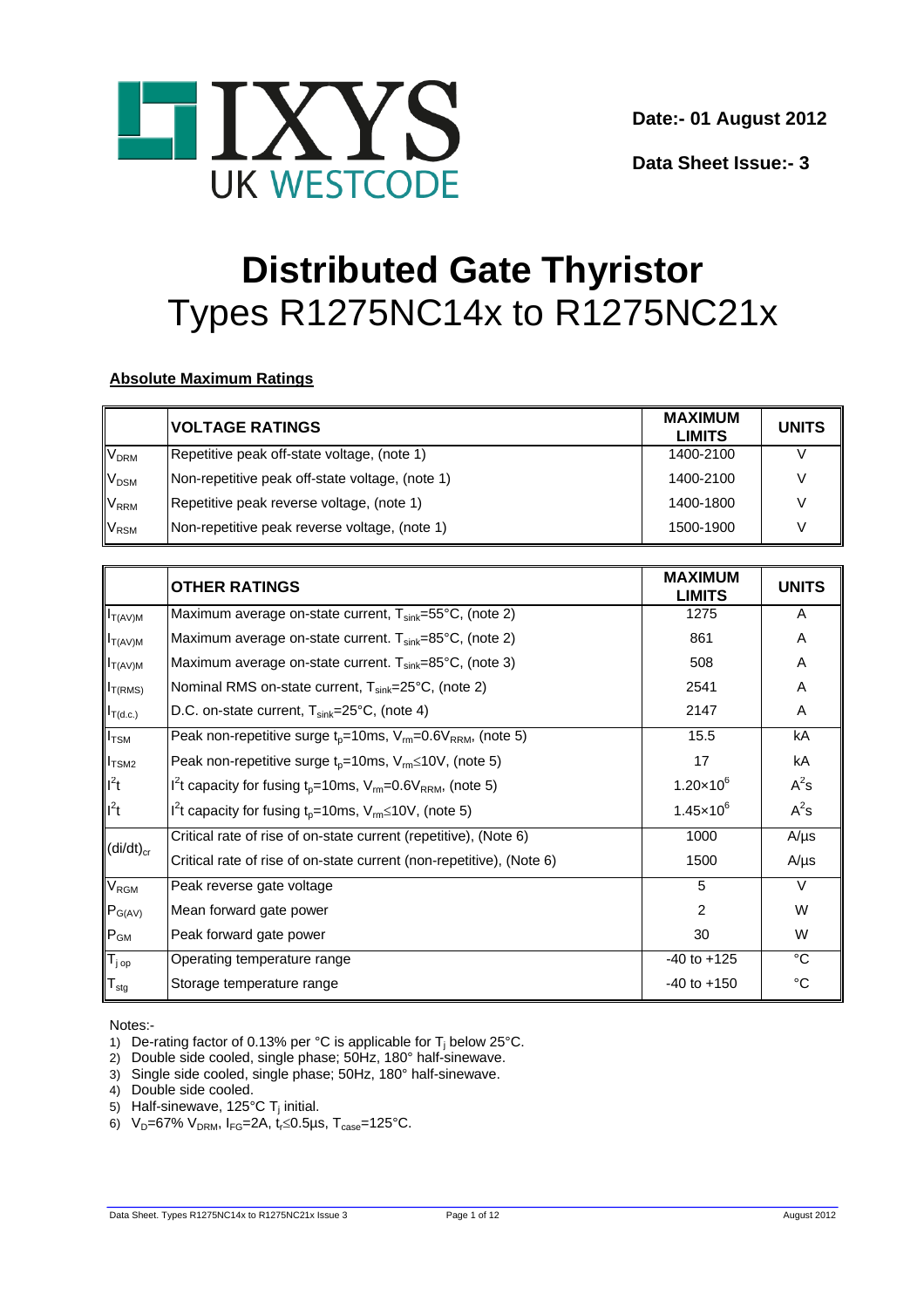# **Characteristics**

|                              | <b>PARAMETER</b>                           | MIN.           | TYP.                     | MAX.           | <b>TEST CONDITIONS</b> (Note 1)                                                                                                                | <b>UNITS</b> |
|------------------------------|--------------------------------------------|----------------|--------------------------|----------------|------------------------------------------------------------------------------------------------------------------------------------------------|--------------|
| V <sub>TM</sub>              | Maximum peak on-state voltage              |                | ٠                        | 1.9            | $ITM=2000A$                                                                                                                                    | $\vee$       |
| V <sub>тм</sub>              | Maximum peak on-state voltage              |                |                          | 2.45           | $ITM=3825A$                                                                                                                                    | $\vee$       |
| $V_{T0}$                     | Threshold voltage                          |                |                          | 1.207          |                                                                                                                                                | $\vee$       |
| rт                           | Slope resistance                           |                |                          | 0.342          |                                                                                                                                                | $m\Omega$    |
| $(dv/dt)_{cr}$               | Critical rate of rise of off-state voltage | 200            |                          |                | V <sub>D</sub> =80% V <sub>DRM</sub> , Linear ramp, Gate o/c                                                                                   | $V/\mu s$    |
| <b>I</b> <sub>DRM</sub>      | Peak off-state current                     |                |                          | 150            | Rated $V_{DRM}$                                                                                                                                | mA           |
| <b>IRRM</b>                  | Peak reverse current                       |                |                          | 150            | Rated $V_{RRM}$                                                                                                                                | mA           |
| $\mathsf{V}_{\mathsf{GT}}$   | Gate trigger voltage                       |                | ÷                        | 3.0            |                                                                                                                                                | $\vee$       |
| $I_{\mathsf{GT}}$            | Gate trigger current                       |                |                          | 300            | $V_D = 10V$ , $I_T = 3A$<br>$T_i = 25^{\circ}C$                                                                                                | mA           |
| V <sub>GD</sub>              | Gate non-trigger voltage                   |                | -                        | 0.25           | Rated V <sub>DRM</sub>                                                                                                                         | $\vee$       |
| Iн                           | Holding current                            | $\blacksquare$ | $\overline{\phantom{0}}$ | 1000           | $T_i = 25$ °C                                                                                                                                  | mA           |
| $\mathfrak{t}_{\text{gd}}$   | Gate controlled turn-on delay time         | $\blacksquare$ | 0.4                      | 1.0            | $V_D = 67\% V_{DRM}$ , $I_T = 2000A$ , di/dt=60A/µs,                                                                                           | μs           |
| $\mathfrak{t}_{\mathsf{gt}}$ | Turn-on time                               |                | 1.0                      | 2.0            | $I_{FG} = 2A$ , t <sub>r</sub> =0.5µs, T <sub>i</sub> =25°C                                                                                    |              |
| $Q_{rr}$                     | Recovered charge                           |                | 940                      | $\blacksquare$ |                                                                                                                                                | μC           |
| $\mathsf{Q}_{\mathsf{ra}}$   | Recovered charge, 50% Chord                |                | 420                      | 500            | $ITM=1000A$ , t <sub>p</sub> =1000µs, di/dt=60A/µs,                                                                                            | μC           |
| $I_{rm}$                     | Reverse recovery current                   |                | 188                      | $\mathbf{r}$   | $V_r = 50V$                                                                                                                                    | A            |
| $t_{rr}$                     | Reverse recovery time                      |                | 5.0                      |                |                                                                                                                                                | μs           |
|                              | Turn-off time (note 2)                     | 55             | $\blacksquare$           | 60             | $ITM=1000A$ , $tp=1000\mu s$ , di/dt=60A/ $\mu s$ ,<br>V <sub>r</sub> =50V, V <sub>dr</sub> =80%V <sub>DRM</sub> , dV <sub>dr</sub> /dt=20V/µs | μs           |
| $t_q$                        |                                            | 65             | ÷                        | 70             | $ITM=1000A$ , t <sub>p</sub> =1000µs, di/dt=60A/µs,<br>$V_r = 50V$ , $V_{dr} = 80\%V_{DRM}$ , $dV_{dr}/dt = 200V/\mu s$                        |              |
|                              | Thermal resistance, junction to heatsink   |                |                          | 0.024          | Double side cooled                                                                                                                             | K/W          |
| $R_{thJK}$                   |                                            |                |                          | 0.048          | Single side cooled                                                                                                                             | K/W          |
| F                            | Mounting force                             | 19             |                          | 26             |                                                                                                                                                | kN           |
| $W_t$                        | Weight                                     |                | 510                      |                |                                                                                                                                                | g            |

Notes:-

1) Unless otherwise indicated  $T_j = 125^{\circ}$ C.

2) The required  $t_q$  (specified with dV<sub>dr</sub>/dt=200V/µs) is represented by a '#' in the device part number. See ordering information for details of t<sub>q</sub> codes.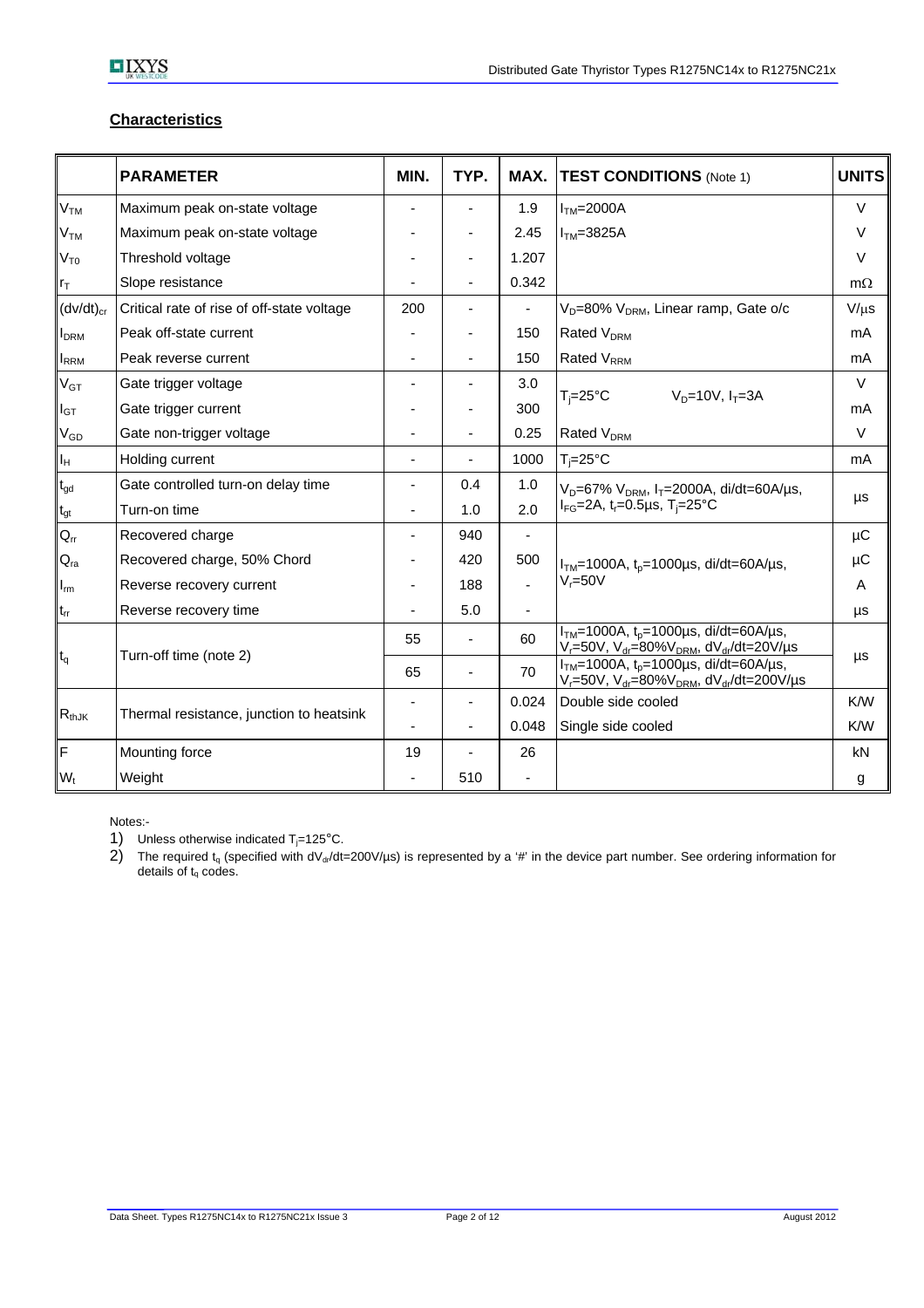# **Notes on Ratings and Characteristics**

## 1.0 Voltage Grade Table

| Voltage Grade | V <sub>DRM</sub> V <sub>DSM</sub> | V RRM | VRSM | Vр<br>DC V | VR<br>DC V |
|---------------|-----------------------------------|-------|------|------------|------------|
| 14            | 1400                              | 1400  | 1500 | 930        | 930        |
| 16            | 1600                              | 1600  | 1700 | 1040       | 1040       |
| 18            | 1800                              | 1800  | 1900 | 1150       | 1150       |
| 20            | 2000                              | 1800  | 1900 | 1250       | 1150       |
| 21            | 2100                              | 1800  | 1900 | 1300       | 1150       |

## 2.0 Extension of Voltage Grades

This report is applicable to other and higher voltage grades when supply has been agreed by Sales/Production.

#### 3.0 Extension of Turn-off Time

This Report is applicable to other  $t_0$ /re-applied dv/dt combinations when supply has been agreed by Sales/Production.

#### 4.0 Repetitive dv/dt

Higher dv/dt selections are available up to 1000V/µs on request.

#### 5.0 De-rating Factor

A blocking voltage de-rating factor of 0.13%/°C is applicable to this device for  $T_i$  below 25°C.

## 6.0 Snubber Components

When selecting snubber components, care must be taken not to use excessively large values of snubber capacitor or excessively small values of snubber resistor. Such excessive component values may lead to device damage due to the large resultant values of snubber discharge current. If required, please consult the factory for assistance.

### 7.0 Rate of rise of on-state current

The maximum un-primed rate of rise of on-state current must not exceed 1500A/µs at any time during turn-on on a non-repetitive basis. For repetitive performance, the on-state rate of rise of current must not exceed 1000A/us at any time during turn-on. Note that these values of rate of rise of current apply to the total device current including that from any local snubber network.

#### 8.0 Gate Drive

The nominal requirement for a typical gate drive is illustrated below. An open circuit voltage of at least 30V is assumed. This gate drive must be applied when using the full di/dt capability of the device.



The magnitude of  $I_{GM}$  should be between five and ten times  $I_{GT}$ , which is shown on page 2. Its duration  $(t_{n1})$  should be 20us or sufficient to allow the anode current to reach ten times  $I_L$ , whichever is greater. Otherwise, an increase in pulse current could be needed to supply the necessary charge to trigger. The 'back-porch' current  $I_G$  should remain flowing for the same duration as the anode current and have a magnitude in the order of 1.5 times  $I_{GT}$ .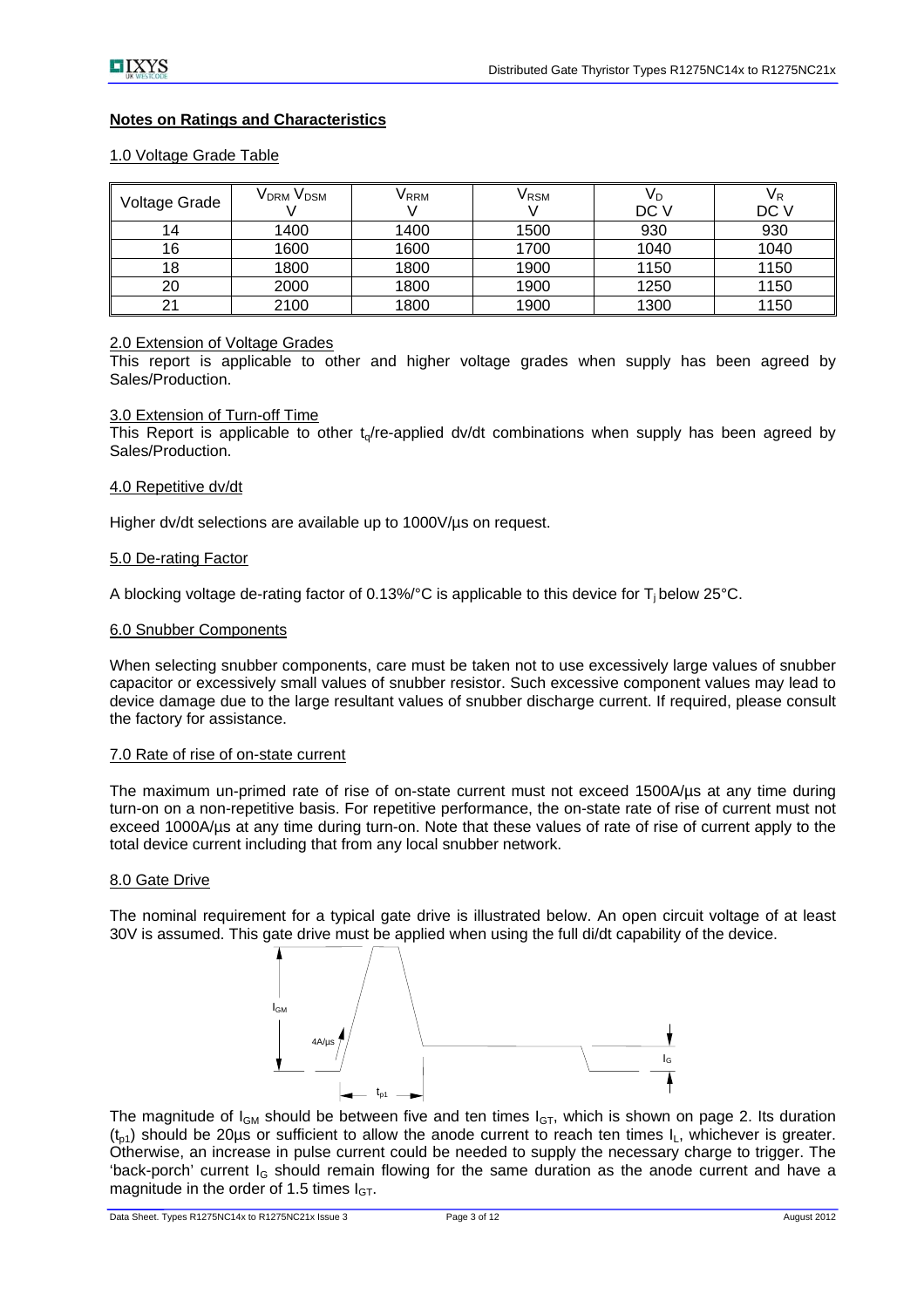# 9.0 Frequency Ratings

The curves illustrated in figures 10 to 18 are for guidance only and are superseded by the maximum ratings shown on page 1.

# 10.0 Square wave ratings

These ratings are given for load component rate of rise of forward current of 100 and 500 A/µs.

# 11.0 Duty cycle lines

The 100% duty cycle is represented on all the ratings by a straight line. Other duties can be included as parallel to the first.

# 12.0 Maximum Operating Frequency

The maximum operating frequency is set by the on-state duty, the time required for the thyristor to turn off  $(t<sub>o</sub>)$  and for the off-state voltage to reach full value  $(t<sub>v</sub>)$ , i.e.

$$
f_{\text{max}} = \frac{1}{t_{pulse} + t_q + t_v}
$$

# 13.0 On-State Energy per Pulse Characteristics

These curves enable rapid estimation of device dissipation to be obtained for conditions not covered by the frequency ratings.

Let  $E_p$  be the Energy per pulse for a given current and pulse width, in joules Let  $R_{th(J-Hs)}$  be the steady-state d.c. thermal resistance (junction to sink) and  $T_{SINK}$  be the heat sink temperature.

Then the average dissipation will be:

$$
W_{AV} = E_P \cdot f
$$
 and  $T_{SINK(max.)} = 125 - (W_{AV} \cdot R_{th(J-Hs)})$ 

# 14.0 Reverse recovery ratings

(i)  $Q_{ra}$  is based on 50%  $I_{rm}$  chord as shown in Fig. 1 **Fig. 1** 



(ii)  $Q<sub>rr</sub>$  is based on a 150 $\mu$ s integration time i.e.

(iii)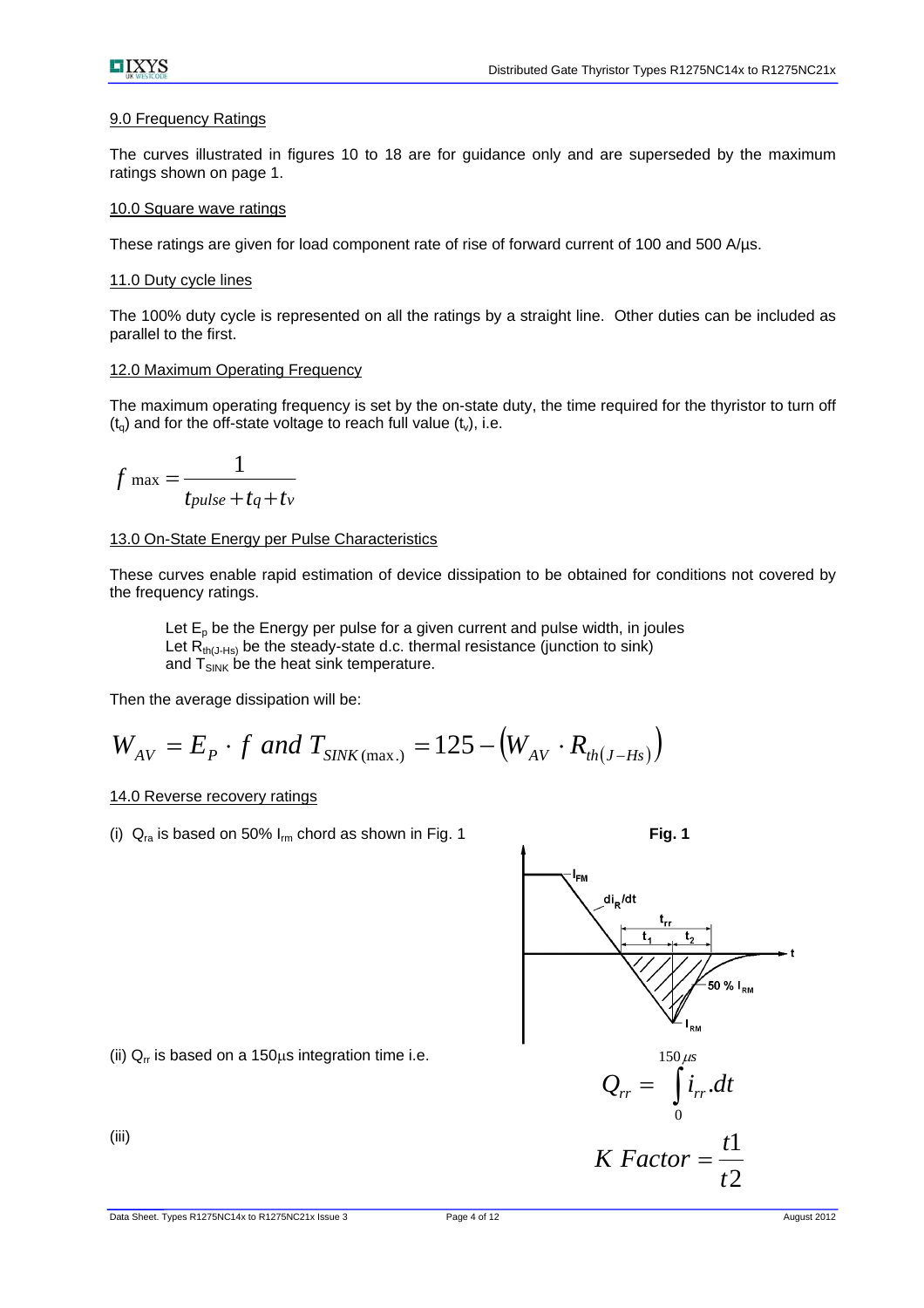### 15.0 Reverse Recovery Loss

15.1 Determination by Measurement

From waveforms of recovery current obtained from a high frequency shunt (see Note 1, Page 5) and reverse voltage present during recovery, an instantaneous reverse recovery loss waveform must be constructed. Let the area under this waveform be E joules per pulse. A new heat sink temperature can then be evaluated from the following:

$$
T_{\text{SINK(new)}} = T_{\text{SINK(original)}} - E \cdot (k + f \cdot R_{\text{th}(J - Hs)})
$$

Where k=0.227 (°C/W)/s

 $E =$  Area under reverse loss waveform per pulse in joules (W.s.) f = rated frequency Hz at the original heat sink temperature.  $R_{th(J-Hs)} = d.c.$  thermal resistance (°C/W).

The total dissipation is now given by:

$$
W_{(TOT)} = W_{(original)} + E \cdot f
$$

15.2 Determination without Measurement

In circumstances where it is not possible to measure voltage and current conditions, or for design purposes, the additional losses E in joules may be estimated as follows.

Let E be the value of energy per reverse cycle in joules (curves in Figure 9). Let f be the operating frequency in Hz

$$
T_{\text{SINK(new)}} = T_{\text{SINK(original)}} - (E \cdot R_{\text{th}} \cdot f)
$$

Where  $T_{SINK (new)}$  is the required maximum heat sink temperature and  $T_{\text{SINK (original)}}$  is the heat sink temperature given with the frequency ratings.

A suitable R-C snubber network is connected across the thyristor to restrict the transient reverse voltage to a peak value ( $V_{\text{m}}$ ) of 67% of the maximum grade. If a different grade is being used or  $V_{\text{m}}$  is other than 67% of Grade, the reverse loss may be approximated by a pro rata adjustment of the maximum value obtained from the curves.

#### **NOTE 1**- Reverse Recovery Loss by Measurement

This thyristor has a low reverse recovered charge and peak reverse recovery current. When measuring the charge, care must be taken to ensure that:

- (a) a.c. coupled devices such as current transformers are not affected by prior passage of high amplitude forward current.
- (b) A suitable, polarised, clipping circuit must be connected to the input of the measuring oscilloscope to avoid overloading the internal amplifiers by the relatively high amplitude forward current signal
- (c) Measurement of reverse recovery waveform should be carried out with an appropriate critically damped snubber, connected across diode anode to cathode. The formula used for the calculation of this snubber is shown below:

$$
R^{2} = 4 \cdot \frac{V_{r}}{C_{S} \cdot \frac{di}{dt}}
$$
 Where:  $C_{S} = \text{Smubber capacitance}$   
R = Subber resistance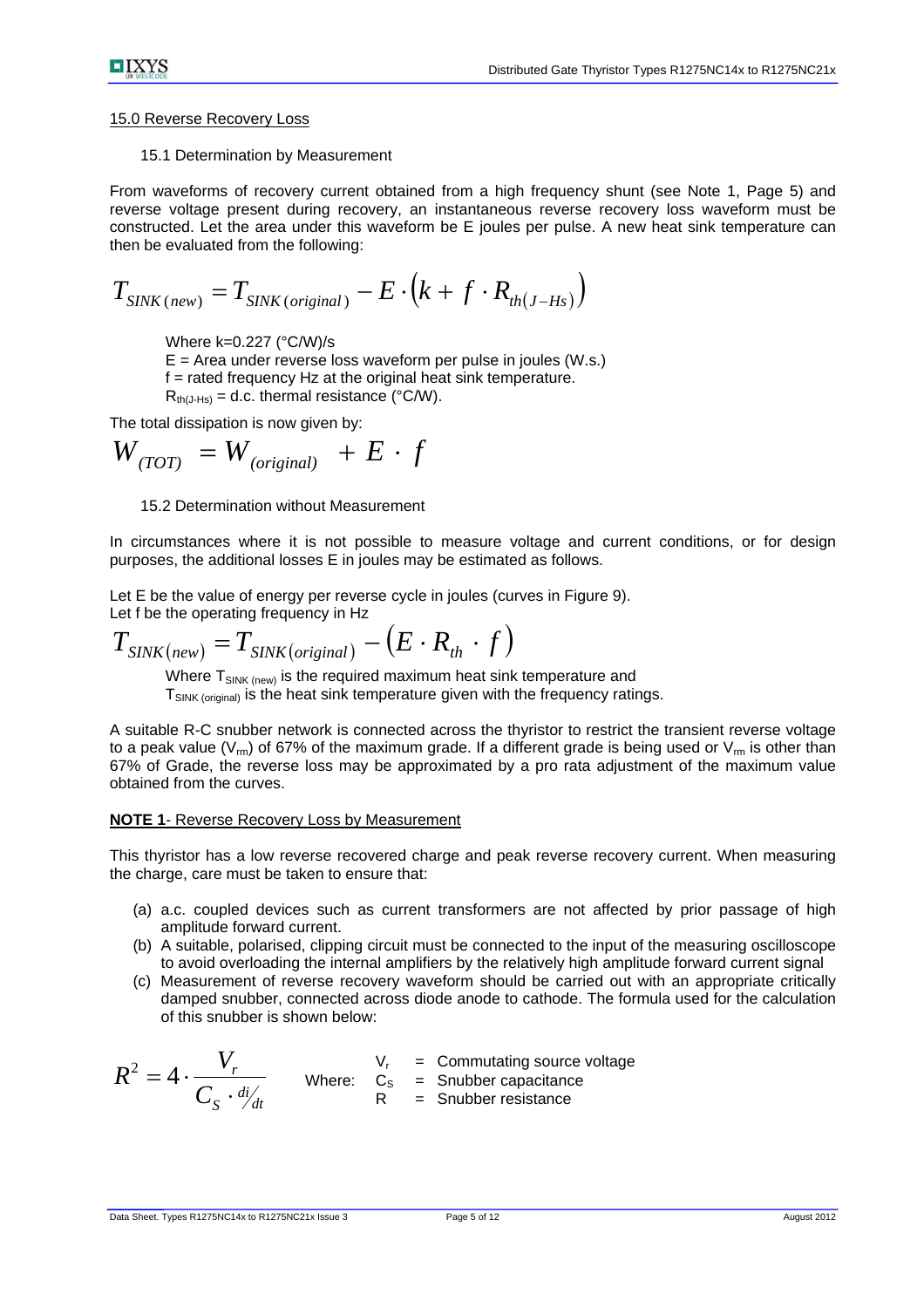# $\blacksquare$ IXYS

## 16.0 Computer Modelling Parameters

16.1 Calculating  $V<sub>T</sub>$  using ABCD Coefficients

The on-state characteristic  $I_T$  vs  $V_T$ , on page 7 is represented in two ways;

- 
- (i) the well established  $V_{T0}$  and  $r<sub>T</sub>$  tangent used for rating purposes and (ii) a set of constants A, B, C, D, forming the coefficients of the reproa set of constants A, B, C, D, forming the coefficients of the representative equation for  $V<sub>T</sub>$  in terms of  $I_T$  given below:

$$
V_T = A + B \cdot \ln(I_T) + C \cdot I_T + D \cdot \sqrt{I_T}
$$

The constants, derived by curve fitting software, are given in this report for hot characteristics where possible. The resulting values for  $V<sub>T</sub>$  agree with the true device characteristic over a current range, which is limited to that plotted.

| 125°C Coefficients |                       |  |  |  |  |
|--------------------|-----------------------|--|--|--|--|
| Α                  | 1.23001347            |  |  |  |  |
| в                  | -0.0588432            |  |  |  |  |
| C                  | $1.2853\times10^{-4}$ |  |  |  |  |
|                    | 0.01923445            |  |  |  |  |

16.2 D.C. Thermal Impedance Calculation

$$
r_{t} = \sum_{p=1}^{p=n} r_{p} \cdot \left(1 - e^{\frac{-t}{\tau_{p}}}\right)
$$

Where  $p = 1$  to  $n$ ,  $n$  is the number of terms in the series.

- $t =$  Duration of heating pulse in seconds.
- $r_t$  = Thermal resistance at time t.
- $r_p =$  Amplitude of  $p_{th}$  term.
- $\tau_{p}$  = Time Constant of  $r_{th}$  term.

| D.C. Double Side Cooled |            |                         |                           |                           |                         |  |  |  |
|-------------------------|------------|-------------------------|---------------------------|---------------------------|-------------------------|--|--|--|
| ™erm                    |            |                         |                           |                           |                         |  |  |  |
| n                       | 0.01249139 | $6.316833\times10^{-3}$ | $1.850855 \times 10^{-3}$ | $1.922045 \times 10^{-3}$ | $6.135330\times10^{-4}$ |  |  |  |
| $\tau_{\text{o}}$       | 0.8840810  | 0.1215195               | 0.03400152                | $6.742908\times10^{-3}$   | $1.326292\times10^{3}$  |  |  |  |

| D.C. Single Side Cooled |            |             |                              |             |             |                         |  |  |  |
|-------------------------|------------|-------------|------------------------------|-------------|-------------|-------------------------|--|--|--|
| erm                     |            |             |                              |             |             |                         |  |  |  |
| I n                     | 0.02919832 | 4.863568×10 | $13.744798 \times 10^{-3}$ I | 6.818034×10 | 2.183558×10 | $1.848294\times10^{-3}$ |  |  |  |
| $\tau_{\rm n}$          | 6.298105   | 3.286174    | 0.5359179                    | 0.1186897   | 0.02404574  | $3.379476\times10^{3}$  |  |  |  |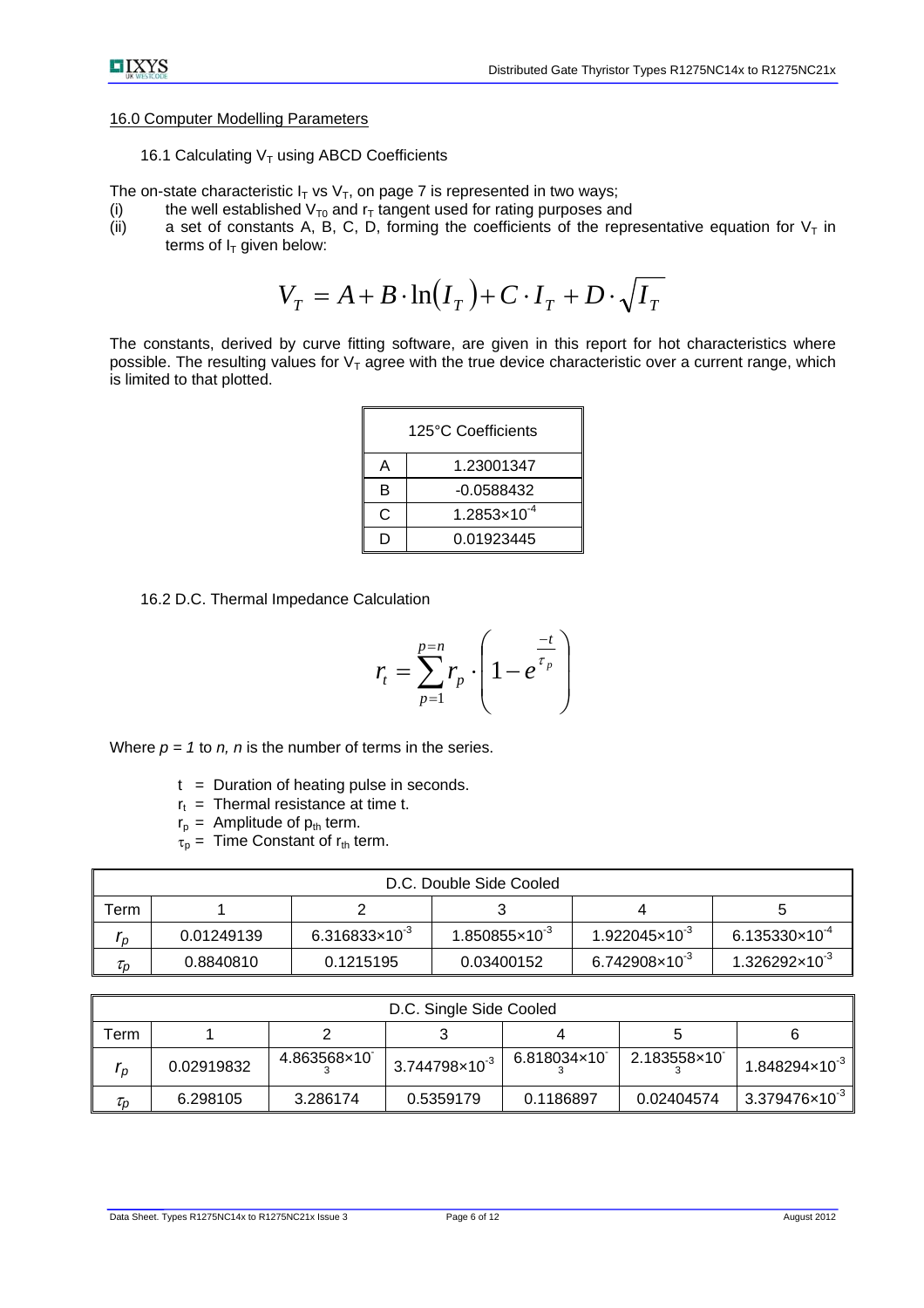# **Curves**



Figure 1 - On-state characteristics of Limit device Figure 2 - Transient thermal impedance



Figure 3 - Gate characteristics - Trigger limits Figure 4 - Gate characteristics - Power curves



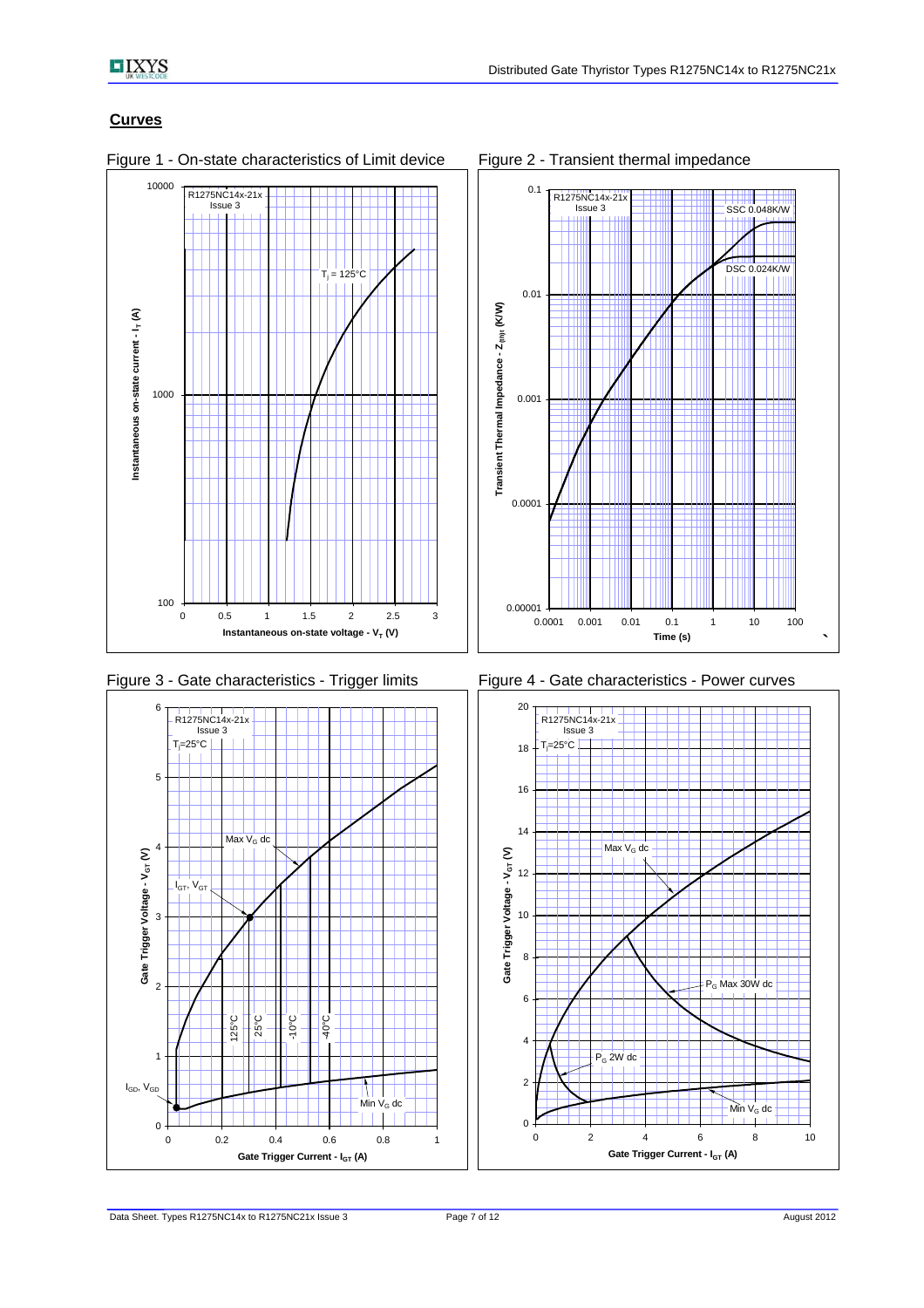1500A 1000A

500A

2000A







1000

**Recovered charge - Qra (µC)**

Recovered charge - Q<sub>ra</sub> (µC)

10000



10 100 1000 **Commutation rate - di/dt (A/µs)**

T<sub>i</sub> = 125°C

R1275NC14x-21x Issue 3

10

100

**Reverse recovery current - IRM (A)**

Reverse recovery current - IRM (A)

1000

 $T_j$  = 125°C

R1275NC14x-21x Issue 3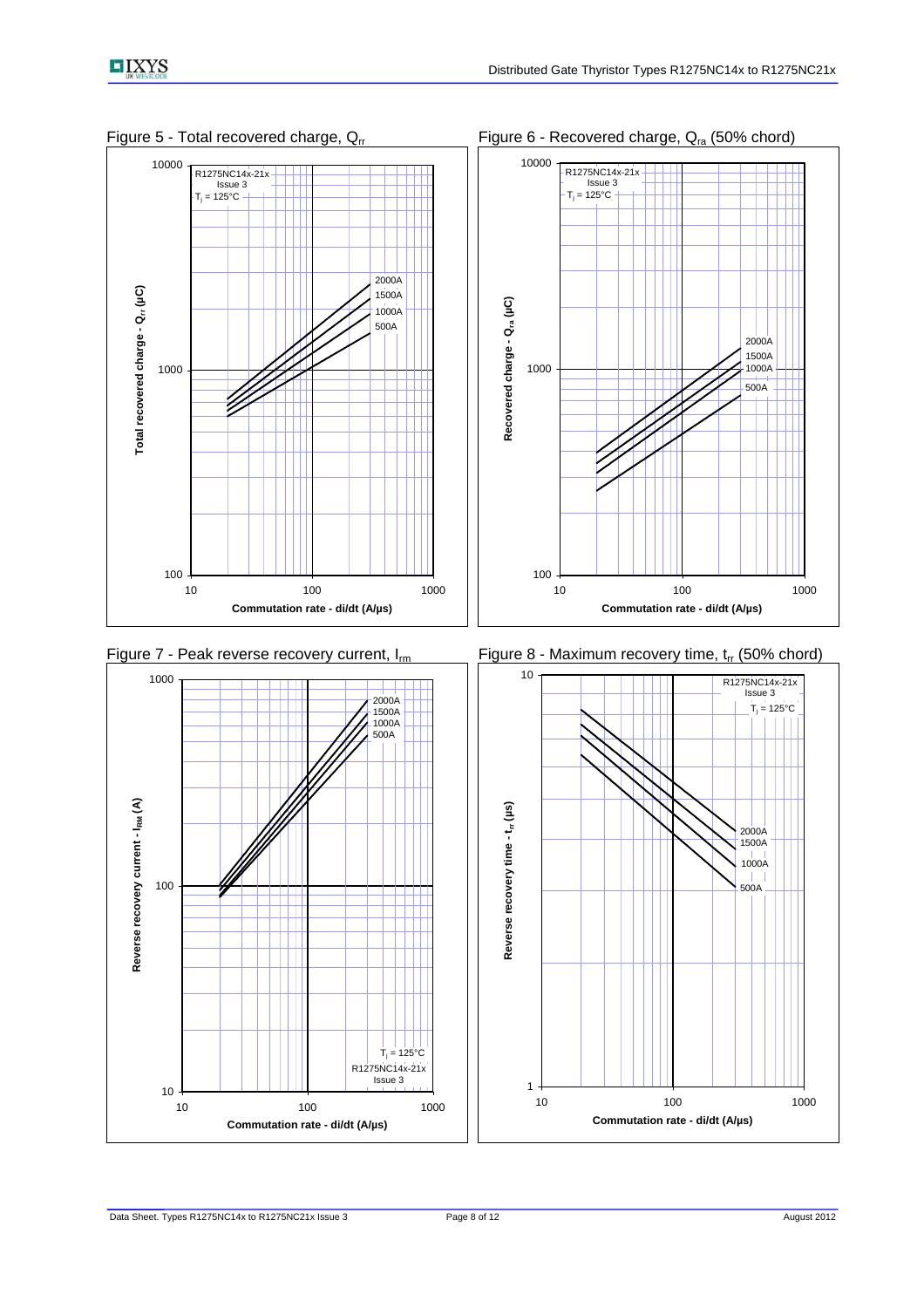











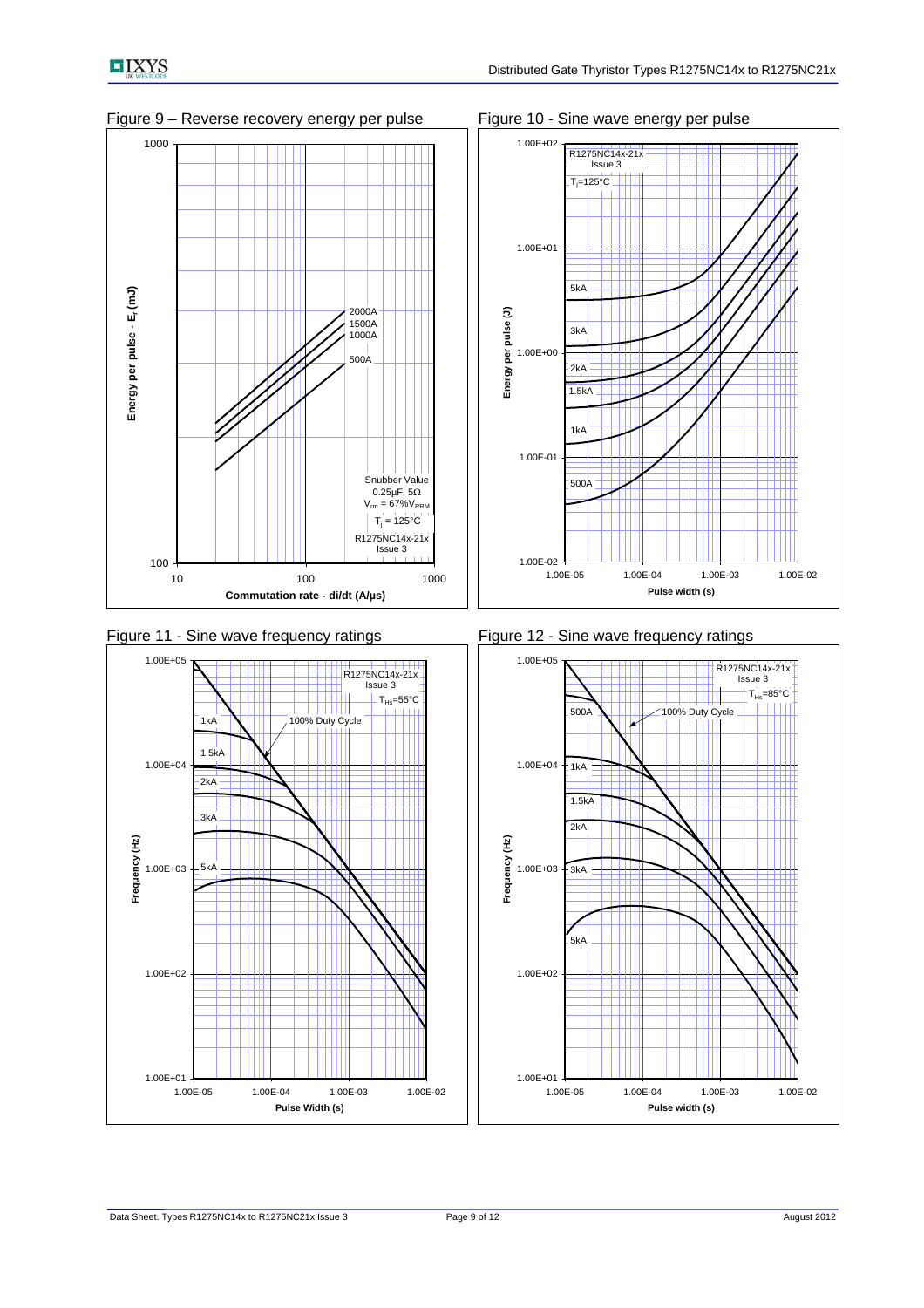











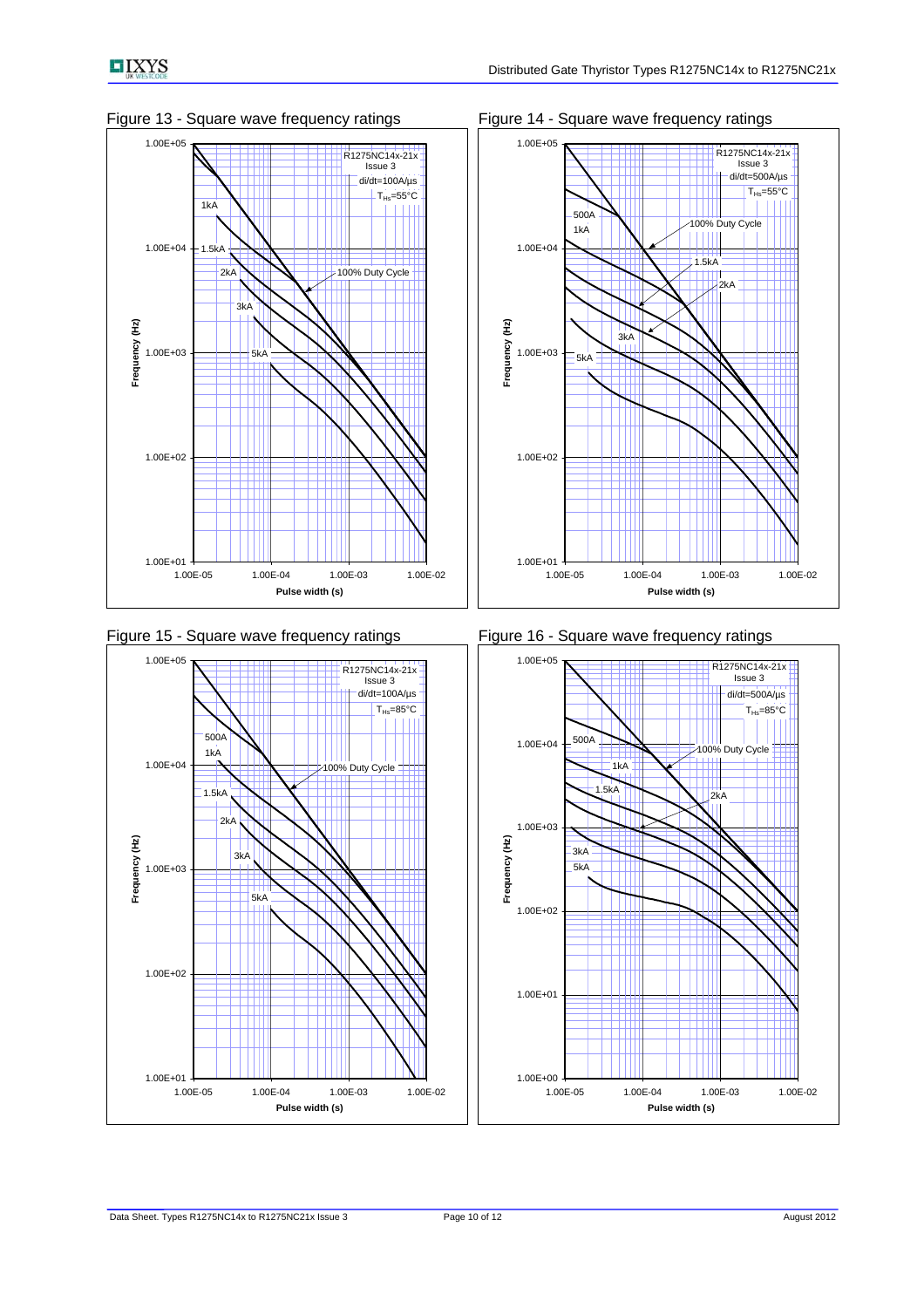

Figure 17 - Square wave energy per pulse Figure 18 - Square wave energy per pulse



Figure 19 - Maximum surge and  $I<sup>2</sup>t$  Ratings